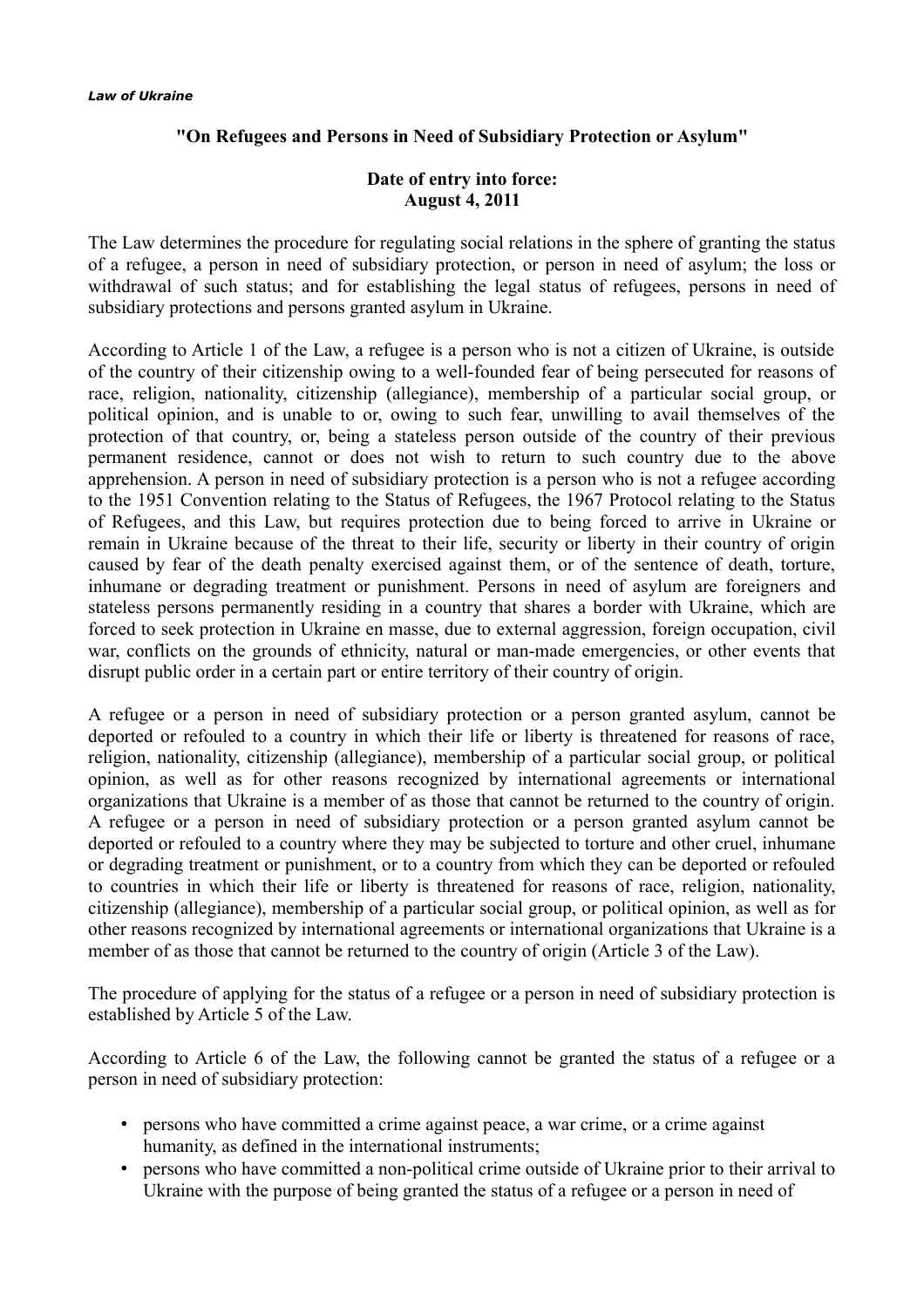subsidiary protection, if such crime is classified as grave and especially grave, according to the Criminal Code of Ukraine;

- persons who have been guilty of acts contrary to the purposes and principles of the United Nations;
- persons not satisfying the criteria to be classified as "refugee" and "person in need of subsidiary protection" as defined above;
- persons who have been granted the status of a refugee or a person in need of subsidiary protection in a third country prior to their arrival to Ukraine;
- persons who have been residing in a third, safe, country prior to their arrival to Ukraine with the purpose of being granted the status of a refugee or a person in need of subsidiary protection.

Article 7 of the Law envisages the procedure for processing documents required to resolve the issue of granting the status of a refugee or a person in need of subsidiary protection.

The migration service body that accepted the application of a foreigner or a stateless person to be granted the status of a refugee or a person in need of subsidiary protection, issues the applicant a certificate confirming their application for protection in Ukraine, and registers the applicant. Within fifteen working days of registering the application, the migration service body interviews the applicant, reviews the data stated in the application and other documents, requests additional information and reaches a decision to process documents required to resolve the issue of granting the status of a refugee or a person in need of subsidiary protection, or to deny processing documents required to resolve the above issue (Article 8 of the Law).

According to Article 9 of the Law, the application to be granted the status of a refugee or a person in need of subsidiary protection is reviewed by migration service bodies in the Autonomous Republic of Crimea, the regions, and the cities of Kyiv and Sevastopol within two months of the decision to process the documents required to resolve the issue of granting the status of a refugee or a person in need of subsidiary protection. This time can be extended by the head of the migration service body based on a motivated request of the employee reviewing the application, but only insofar that the total term of review does not exceed three months.

The decision on the application to be granted the status of a refugee or a person in need of subsidiary protection is made by the specially authorized central body of executive power in the issues of migration within one month of receiving the personal file of the applicant and the written statement of the migration service body that reviewed the application. The decision term can be extended by the head of the specially authorized central body of executive power in the issues of migration, but only insofar that the total term of review does not exceed three months. Based on the results of comprehensive analysis and evaluation of all documents and materials that may constitute proof of conditions for granting the status of a refugee or a person in need of subsidiary protection, the specially authorized central body of executive power in the issues of migration reaches a decision to grant the status of a refugee or a person in need of subsidiary protection, or to refuse granting the status of a refugee or a person in need of subsidiary protection. A foreigner or a stateless person are granted the status of a refugee or a person in need of subsidiary protection in Ukraine and considered permanent residents of Ukraine from the moment of the decision to grant them refugee status, or on a legal indefinite stay on the territory of Ukraine (Article 10 of the Law).

According to Article 11 of the Law, the refugee status and subsidiary protection are lost in case the person:

• once again voluntarily availed themselves of the protection of their country of citizenship (allegiance);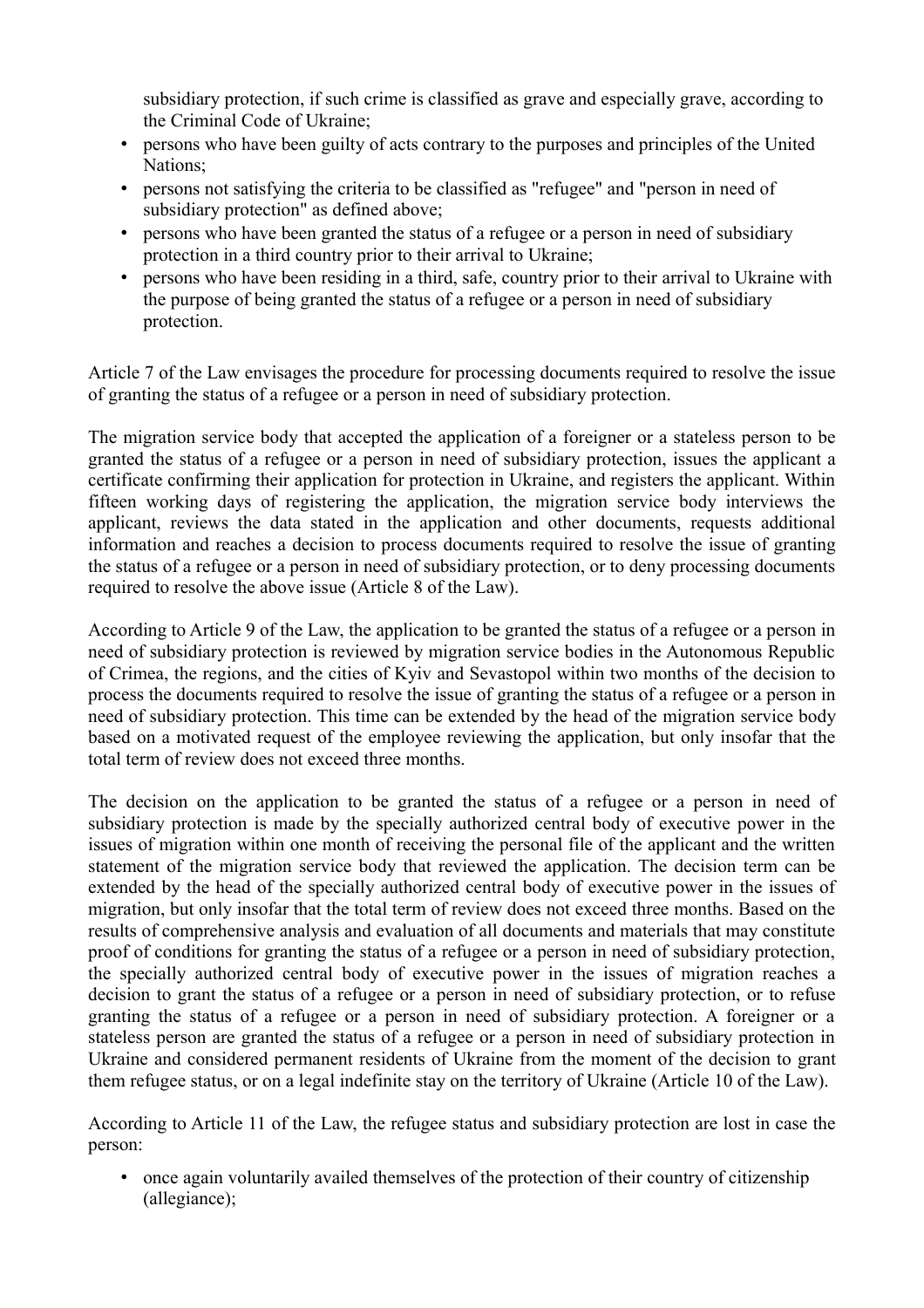- attained citizenship of Ukraine, or voluntarily attained their previous citizenship, or attained citizenship of a third country and have availed themselves of the protection of that country;
- voluntarily returned to the country they have left or out of which they have remained due to well-founded fear of being persecuted;
- being a stateless citizen, can return to the previous country of their permanent residence because the circumstances due to which they have been granted the status of a refugee or a person in need of subsidiary protection, have ceased to exist;
- received asylum or permanent residence permit in a third country;
- cannot refuse to avail themselves of the protection of their country of citizenship because the circumstances due to which they have been granted the status of a refugee or a person in need of subsidiary protection, have ceased to exist.

The rights and obligations of refugees and persons in need of subsidiary protection are envisaged by Chapter III of the Law. In particular, Article 14 of the Law envisages that persons who have been granted the status of a refugee or a person in need of subsidiary protection exercise the same rights and liberties and are bound by the same obligations as the citizens of Ukraine, except for cases established by the Constitution and the Laws of Ukraine, as well as international agreements declared binding by the Verkhovna Rada of Ukraine. Persons who have been granted refugee status in Ukraine are considered to be permanent residents of Ukraine from the day of the decision to grant them refugee status. Persons who have been granted the status of a person in need of subsidiary protection are considered to be staying on the territory of Ukraine indefinitely on legal grounds.

Chapter IV of the Law is dedicated to asylum.

In case of mass arrival of people to the territory of Ukraine from a country that shares a border with Ukraine, due to external aggression, foreign occupation, civil war, conflicts on the grounds of ethnicity, natural or man-made emergencies, or other events that disrupt public order in a certain part or entire territory of their country of origin, the Cabinet of Ministers of Ukraine, by recommendation of the specially authorized central body of executive power in the issues of migration, passes a resolution to grant asylum to such arrivals. The issue of receiving people in need of asylum, determining places for their accommodation, the procedure of their registration and ensuring their livelihood, and the financing, are regulated by the Cabinet of Ministers of Ukraine. Asylum is granted to people by the Cabinet of Ministers of Ukraine until the cessation of circumstances in their country of origin that have forced them to arrive to the territory of Ukraine, but for a term that does not exceed one year. The duration of asylum can be extended, but for a term that does not exceed one year. A migration service body issues each person of age that is part of the people who have been granted asylum with an identity certificate of a person who has been granted asylum in Ukraine (Article 18 of the Law).

According to Article 19 of the Law, persons who have been granted asylum are foreigners or stateless persons that legally stay on the territory of Ukraine for the duration of the circumstances that have led to the granting of asylum.

The rights and obligations of persons granted asylum are established by Articles 20 and 21 of the Law.

According to Article 24 of the Law, asylum ceases in the following cases:

- persons can return to their country of origin due to the cessation of circumstances that have led to the granting of asylum;
- persons move to reside in a third country.